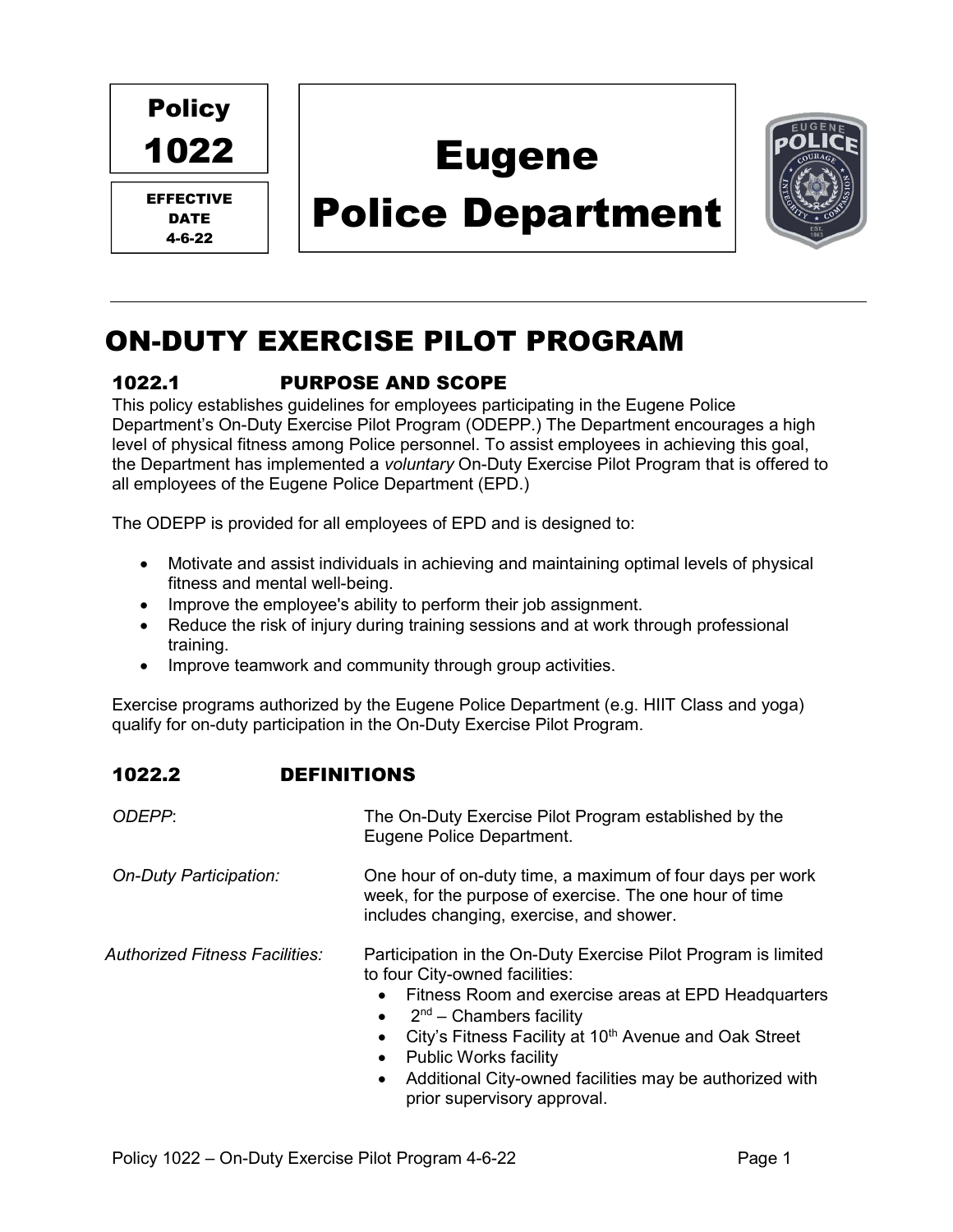#### 1022.3 EMPLOYEE RESPONSIBILITIES

- a. The Department requires all those electing to participate in the ODEPP and/or using any of the authorized fitness facilities to adhere to the conditions as described in this policy. Persons who do not meet the conditions as described in this directive will be deemed to be engaging in activities outside the scope of their employment and the City shall not incur any liability for injuries or losses resulting from such activities.
- b. Although the City encourages employees to participate in extra-curricular athletic activities, the City does not assume any responsibility for injuries or personal losses resulting from training for, or competing in, recreational or competitive events that are not a part of the On-Duty Exercise Pilot Program as described in this policy.

#### 1022.4 REQUESTING ON-DUTY EXERCISE TIME

- a. Qualifying employees wishing to participate in the pilot program must request participation in the program from their supervisor. On-duty exercise time is approved only as staffing levels will allow. Due consideration must be given to deployment, staffing and activity level.
- b. Exercise time may be changed, cancelled, or recalled while in progress at the discretion of an on-duty supervisor based on call for service demands. The number of employees who may utilize on-duty exercise time during a shift shall be determined by the on-duty supervisor based upon staffing levels and shift needs. Reports, calls for service, and meal breaks have priority over exercise time. If an employee's approved one-hour exercise time is cancelled or limited due to service demands, the time is not transferable to another time or date.
- c. Employees will be available for contact during work out time. Such contacts may include radio, cell phone, workout room phone, or any combination thereof as approved by the Watch Commander, or Division Supervisor.

### 1022.5 USE OF FACILITY

- a. The authorized fitness facilities are the only approved and authorized exercise sites for the On-duty Exercise Pilot Program. No private gyms or fitness centers will be approved as part of the ODEPP.
- b. The exercise rooms must be used in a safe and acceptable manner. Failure to do so may result in the loss of the privilege to use the exercise facility. All non-full time employees (Volunteers, Retirees, Part-Time, and employee family members) who utilize the EPD fitness facility must have a signed "Release From Liability Agreement" on file. (Refer to Policy 203 – Facility.)
- c. Exercise periods which take the employee away from the facility to which they are assigned (i.e., jogging, running, bicycling, walking, etc.), must start and finish at their assigned work facility to fall within the ODEPP. Exercise sessions which do not begin and end at an employee's assigned work facility will be deemed to be outside the scope of the individual's employment, and the City will not assume any liability for injuries or personal loss resulting from such exercise.